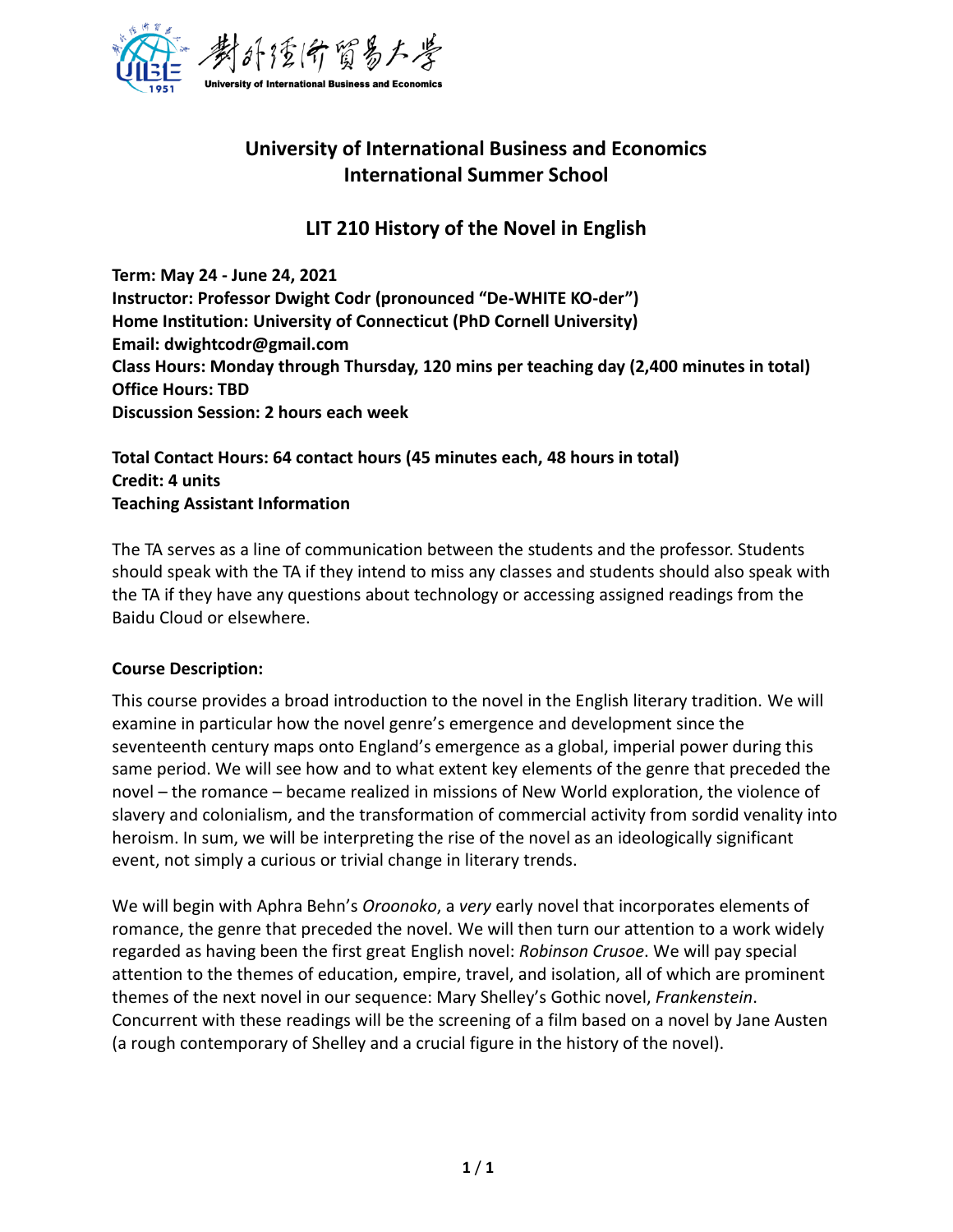

We will then read a nineteenth-century boys' novel, one that was inspired by Robinson Crusoe and that also looks forward to the rise of novels for young adults in the 20<sup>th</sup> century and we will think about how the novel helps to form subjects for capitalist societies. We will also read a more cynical and mature reflection on empire and slavery – themes which are also evident in Behn's *Oroonoko* and Defoe's *Crusoe* – Joseph Conrad's novel *Heart of Darkness*. We will conclude our experience with the first book of the immensely popular series of Harry Potter novels, *Harry Potter and the Sorcerer's Stone*, and ask whether *Harry Potter* constitutes a return to romance, a step forward in the history of the novel, and/or a neoliberal culmination of the forces of modernity that the novel is often said to celebrate.

#### **Course Goals:**

The goals of this course are fourfold:

- 1. To introduce students to some of the most important novels written in English in the modern era.
- 2. To help students understand the major themes and contexts of these novels.
- 3. To help students to learn the formal and technical properties of the novel written in English (irony, realism, satire, narrative point-of-view, and so on).
- 4. To help students to understand the historical development of a literary genre, and to see how such a development is tied to historical and social changes.

## **Required Texts:**

"Lanval" by Marie de France Oroonoko by Aphra Behn Robinson Crusoe by Daniel Defoe Frankenstein by Mary Shelley Treasure Island by Robert Louis Stevenson Heart of Darkness by Joseph Conrad Beloved by Toni Morrison

We will also watch four films

Pride and Prejudice (based on Jane Austen), directed by Joe Wright Treasure Island (based on Robert Louis Stevenson), directed by Fraser Clarke Heston Congo: White King, Red Rubber, Black Death (documentary relating to Joseph Conrad's Heart of Darkness), directed by Peter Bate Harry Potter and the Sorcerer's Stone (based on J.K. Rowling), directed by Chris Columbus

## **Grading Policy:**

The students' grades will be based on 1. Participation in class meetings; 2. Three presentations; and 3. Three papers.

Participation will enable the instructor to measure the extent of the students' comprehension of the basic facts of the novels: who are the principal characters? what is the plot of the story? where and when does the story take place? why does a certain event happen the way it does? what does a certain comment or remark tell us about a character or a situation? These and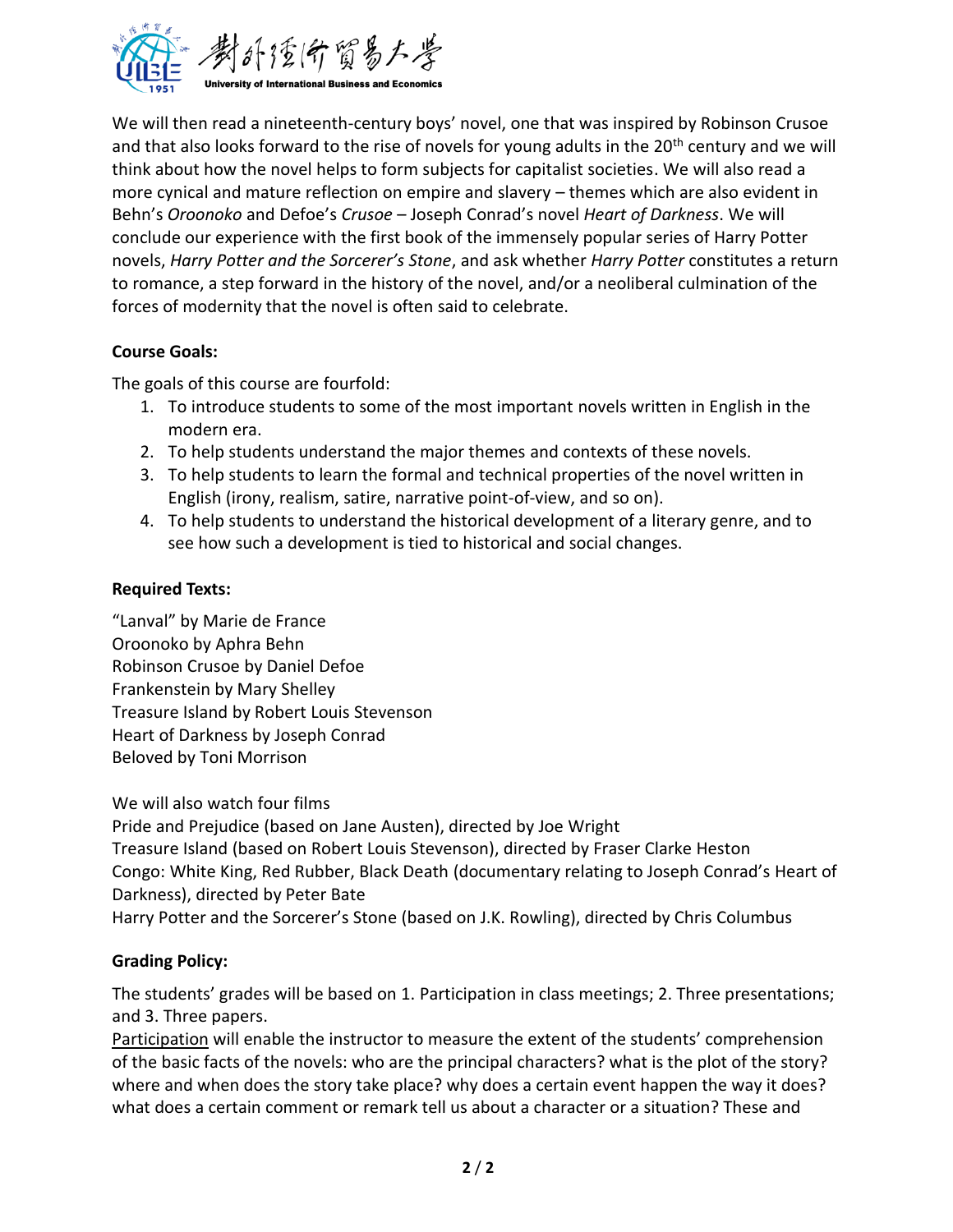

similar questions are designed to ensure that the students are doing the reading and understand the basic details of these novels. In the event of problems with participation, quizzes will be administered and graded. Participation includes asking questions. Participation is worth 40 points, total (2 points for each class period). The TA will keep a record of student participation.

Presentations will ask students to do two things. In part one of each the students' three presentations, the student must summarize the day's assigned reading. In part two, the student must choose one of six options for the rest of their presentation (author biography, historical context, personal reaction, adaptation/re-mediation, close reading, creative option; see Presentation Assignment Sheet for more details). Presentations must last for at least 8 minutes and no more than 15. Students must give three presentations over the course of the semester. Presentations must be on different novels. Each presentation is worth ten points (30 points, total).

Papers are designed to help students to develop their skills as writers of argumentative, analytical prose. Essay topics will be given to the students. Each paper is worth ten points (30 points, total).

## GRADE SUMMARY Participation: 40 points Presentations: 30 points (10 points each) Papers: 30 points (10 points each) 100 total points

#### **Grading Scale:**

Assignments and examinations will be graded according to the following grade scale:

|    | 90-100    |     | 72-74    |
|----|-----------|-----|----------|
| А- | 85-89     |     | 68-71    |
| B+ | 82-84     | . . | 64-67    |
| в  | 78-81     |     | 60-63    |
| B- | $75 - 77$ |     | below 60 |

Other Grading Notes: In accordance with UIBE policies, if you miss more than 6 classes you will receive a failing grade for the course.

#### **Course Schedule:**

#### **Week 1**

Day 1: Welcome to the course! Syllabus, Expectations, Presentation Sign-up

Day 2: From Romance to Novel "Lanval" by Marie de France *Oroonoko* by Aphra Behn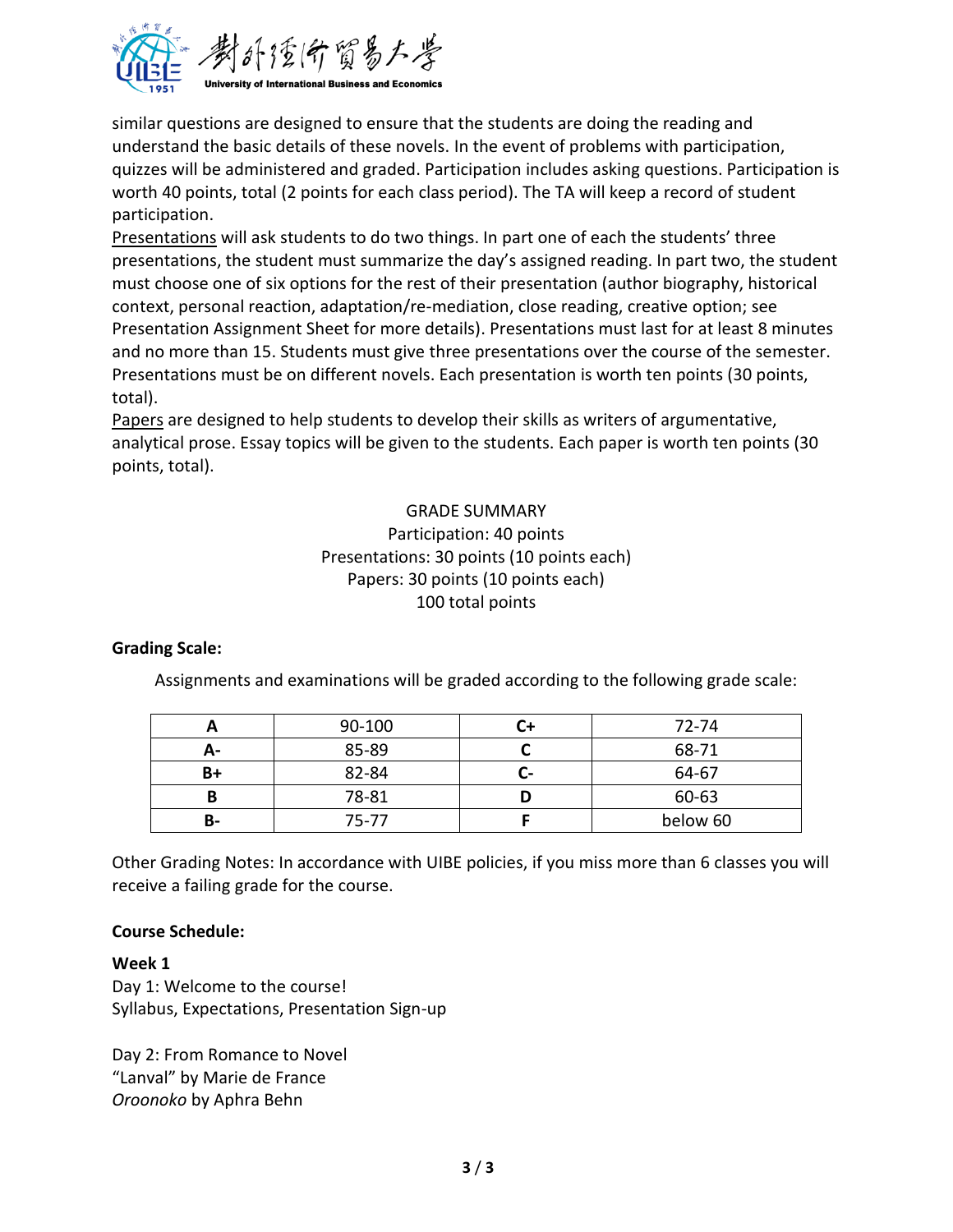

Day 3: From Romance to Novel *Oroonoko* by Aphra Behn

Day 4: From Romance to Novel *Robinson Crusoe* by Daniel Defoe Reading: 2-12, 24-38, 43-45, 53-55, 56-57, 70-71, 74-77, 80-81, 92, 103, 105

#### **Week 2**

Day 5: The Rise of the Novel *Robinson Crusoe* by Daniel Defoe Reading: 121-131, 132-145, 157-170, 192-197

Day 6: The Rise of the Novel *Robinson Crusoe* by Daniel Defoe Reading: 206, 215-217, 224, 225-229, 246-247

Day 7: The Rise of the Novel *Robinson Crusoe* by Daniel Defoe

Day 8: The Novel and European Romanticism *Frankenstein* by Mary Shelley Reading: 1-44

#### **Week 3**

Day 9: Romantic Comedy and the Novel Screening: *Pride and Prejudice* Reading: *Frankenstein* by Mary Shelley 44-88

Day 10: Shelley and Austen *Frankenstein* Reading: 91-130

Day 11: Major Contexts for *Frankenstein Frankenstein* Reading: 130-224

Day 12: *Frankenstein*'s Legacy *Frankenstein* 224-258

#### **Week 4**

Day 13: The Novel and Adventure *Treasure Island*